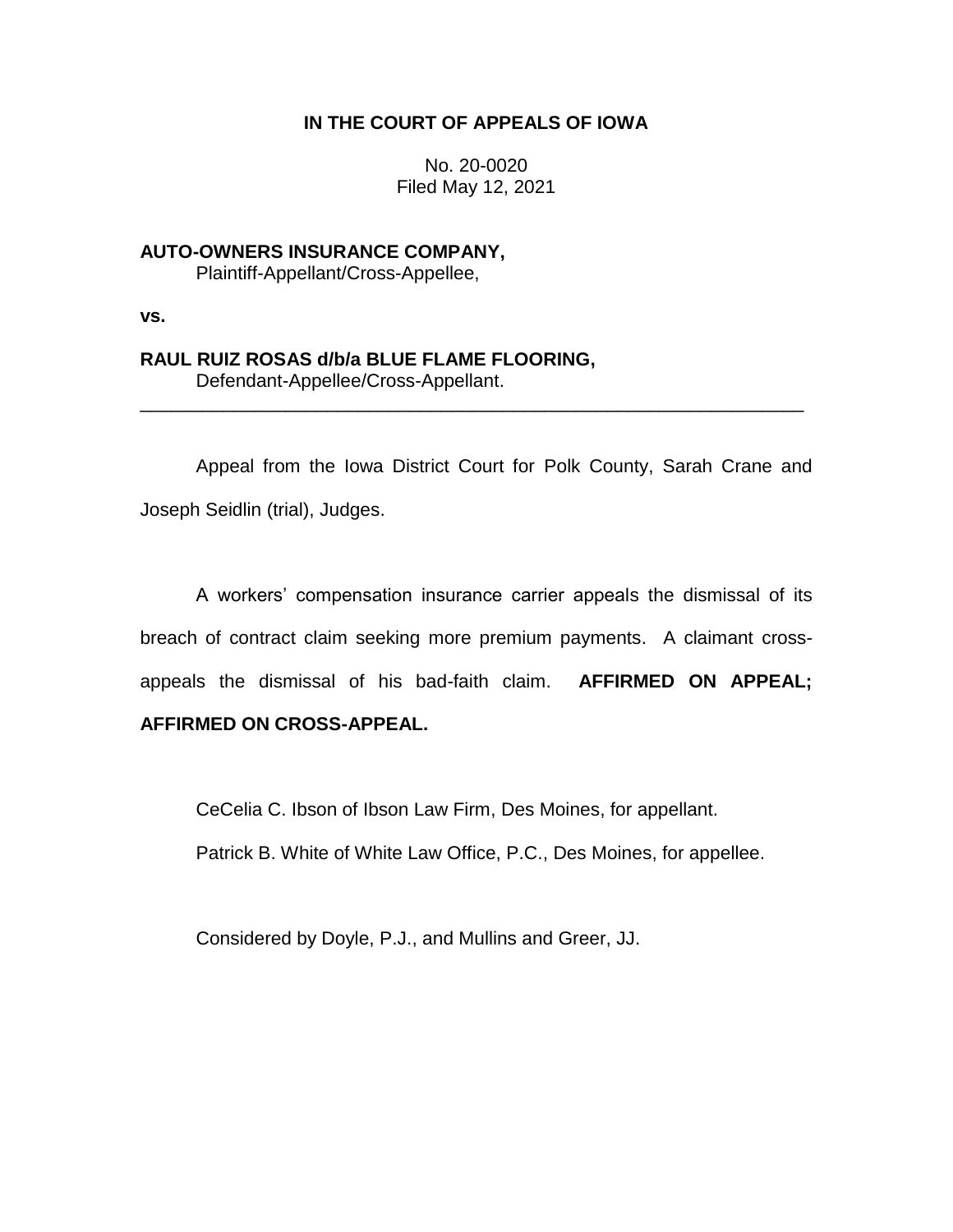#### **DOYLE, Presiding Judge.**

 $\overline{a}$ 

A workers' compensation insurance carrier, Auto-Owners Insurance Co. (AOIC), filed a breach-of-contract suit against Raul Ruiz Rosas d/b/a Blue Flame Flooring<sup>1</sup> seeking over \$50,000 in more premium payments allegedly due under two workers' compensation insurance policies issued to Rosas. Rosas counterclaimed stating that AOIC's pursuit of additional premiums was in bad faith.

The bone of contention is whether the roofers that worked on jobs with Rosas were employees of Rosas or independent contractors. If the workers were employees, additional premium payment obligation was triggered under the policies, potentially putting Rosas on the hook for over \$50,000. If the workers were not employees, Rosas needed not pay premiums on top of those already paid. Following a bench trial, the district court found, "All of the reliable evidence showed that not only was Rosas not an employer, but he was one of a group of independent contractors working for themselves." The court held that "AOIC did not show that Rosas paid remuneration to persons engaged in work that could make AOIC liable to pay workers compensation. It therefore failed to meet its burden to prove the premium owed to it by Rosas." The court dismissed AOIC's breach-of-contract action. And finding no basis for a bad-faith claim, the court dismissed Rosas's counterclaim.

<sup>1</sup> Rosas, a sole proprietor, does business as "Blue Flame Roofing." Rosas's application for workers' compensation insurance, insurance policy documents, premium notices, audit reports, notice of cancellation, and correspondence from insurance carriers to Rosas, all reflect the name of Rosas's business to be "Blue Flame Roofing." The "Blue Flame Flooring" appellation first shows up as Rosas's dba in AOIC's petition at law and has been perpetuated throughout the litigation since. Not wanting to foul up the system, we left the flawed caption as it came to us.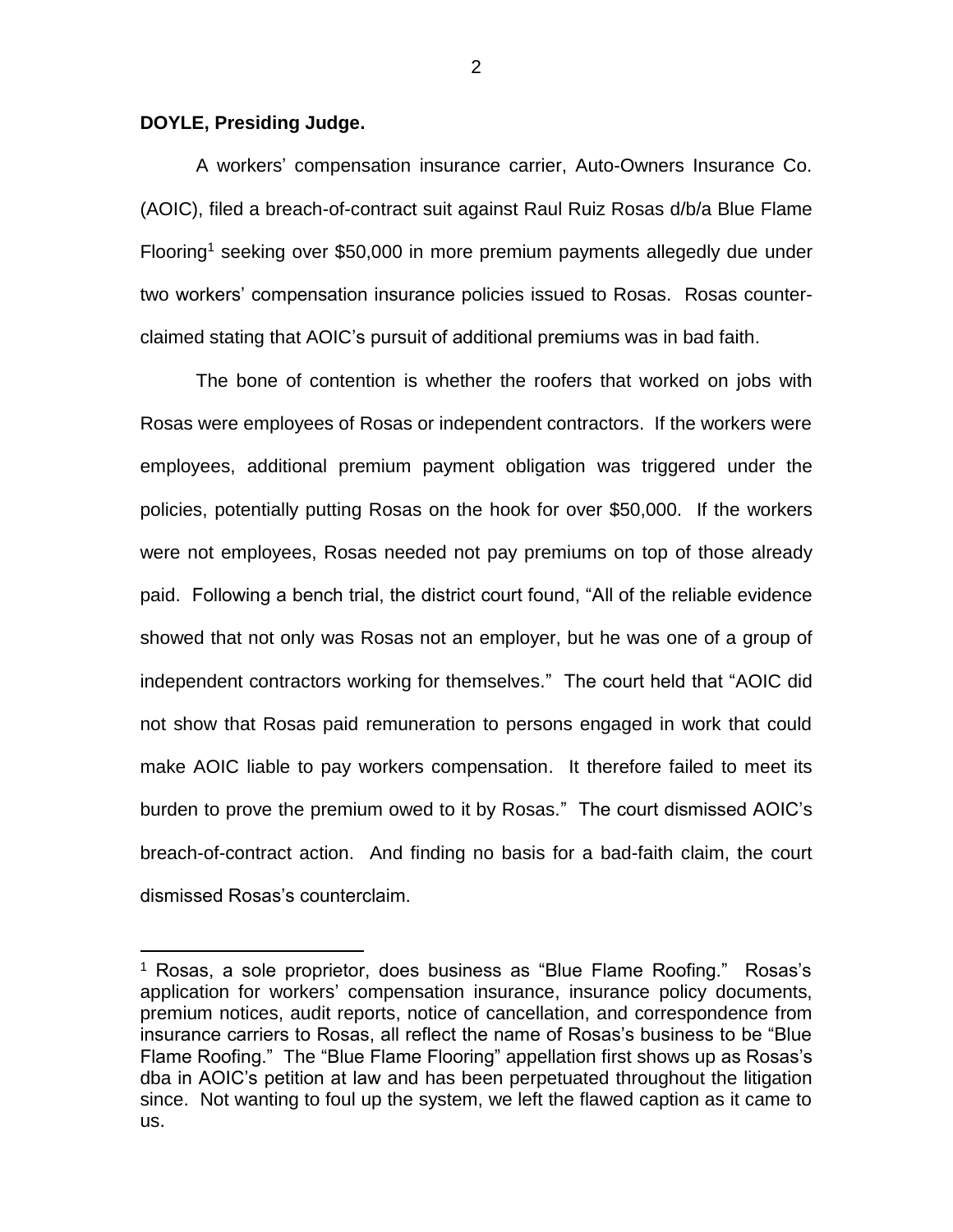On appeal, AOIC makes many arguments that the district court erred in denying its motion for summary judgment and in dismissing its petition. On crossappeal, Rosas argues the district court erred in dismissing his bad-faith claim. After reviewing the record, we agree with the district court's decisions.

#### **I. Facts and Proceedings.**

 $\overline{a}$ 

Raul Rosas immigrated to the United States in 1986 and does not speak, read, or write English. Spanish is his native tongue. Rosas is a self-employed roofer and runs his residential roofing business "Blue Flame Roofing" as a sole proprietorship. Rosas and other self-employed roofers worked on jobs together, splitting the pay. No one roofer had to obtain the work. Payee for the work was always Rosas and Blue Flame. Asked why, Rosas responded that it was because he had "papers" and the other roofers working with him did not. He would receive the payment for the job and then split it with his fellow roofers. At the end of the year Rosas issued Form 1099's to his fellow roofers. He did not withhold any funds for his fellow roofers' taxes or benefits.

Someone told Rosas to purchase workers' compensation insurance for his business.<sup>2</sup> He applied for and obtained the insurance through the "assigned risk" market. Under Iowa Code section 515A.15, employers who are unable to obtain workers' compensation insurance through the traditional market may find insurance through an "assigned risk" market. *See Travelers Indem. Co. v. Commissioner of Ins*., 767 N.W.2d 646, 647 (Iowa 2009). The "assigned risk"

 $2$  With some exceptions, lowa employers are required to obtain insurance covering their liability for workers' compensation benefits. *See* Iowa Code § 87.1, .14A (2014).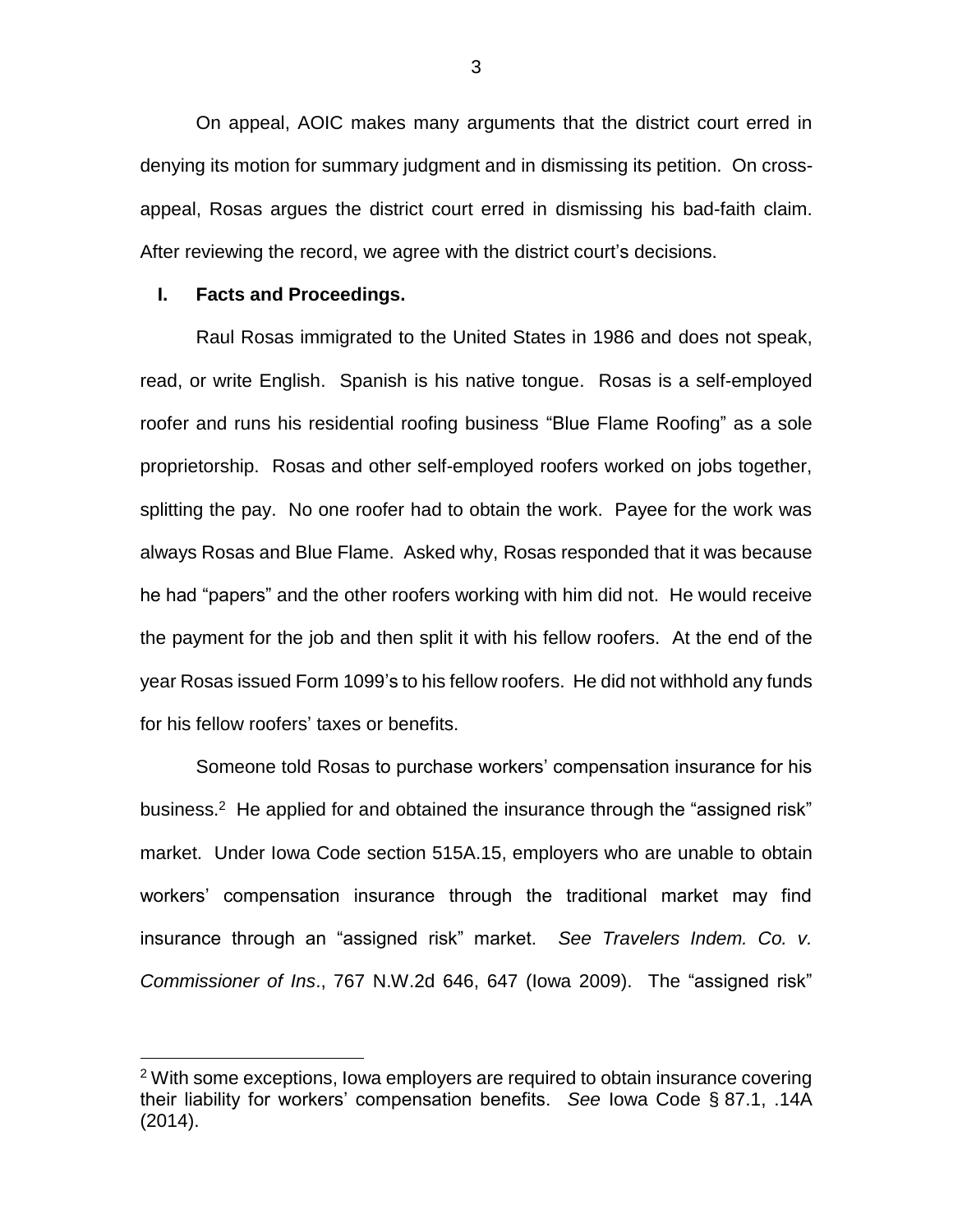market is a means for insurers to allocate the underwriting risk for a proportionate share of applicants who are unable to find coverage options in the voluntary market. *Id*. Management of "assigned risk" policies is overseen by a rating organization, in this case, the National Council on Compensation Insurance (NCCI). *Id*. When an employer applies for coverage in this market, the NCCI assigns the employer to a participating insurance carrier. Once assigned, the insurer cannot refuse to provide coverage. "The annual premium charged by an assigned carrier for the risk is determined by an algorithm which takes into account the increased risk of a particular employer based on the employer's claim history." *Id*.

On a form application for workers' compensation insurance, Rosas stated he was a sole proprietor doing business as Blue Flame Roofing and that he wished to be excluded from coverage. The form shows the nature of the business to be: "RESIDENTIAL ROOFING, NO EMPLOYEES, NO HELPERS." The application asks "Are sub-contractors used?" and Rosas answered no. Rosas paid the estimated annual premium of \$700. NCCI issued a binder effective July 18, 2014, and assigned AOIC as Rosas's workers' compensation insurance carrier. AOIC then issued a worker's compensation insurance policy to Rosas showing a policy period from July 8, 2014 to July 8, 2015 (first policy).

The insurance contract provided the final premium "will be determined after this policy ends by using the actual, not estimated, premium basis and the proper classifications and rates that lawfully apply to the business and work covered by this policy." Similarly, the contract contained an audit provision, which permitted AOIC to "conduct audits during regular business hours during the policy period and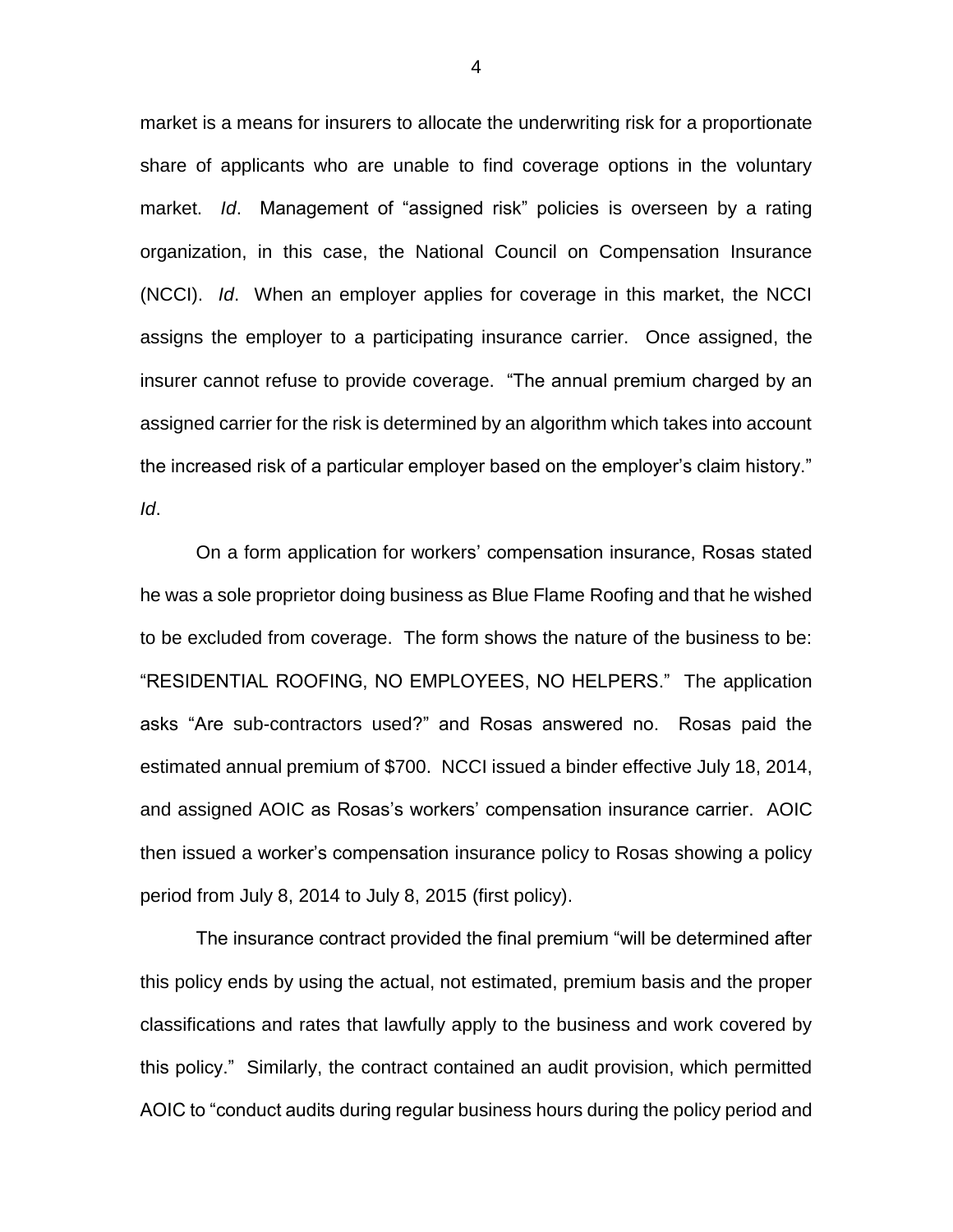within three years after the policy ends . . . [and] information developed by audit will be used to determine final premium."

About two months after the policy issued, AOIC sent a "Supplementary Underwriting Information Request" to Rosas asking him to provide information detailing Blue Flame's "helpers, day labor, contract labor, subcontractors and employees." The letter also asks, "Are any subcontractors used? If so, how many?" Rosas did not respond. Nearly four weeks later, AOIC sent a second request. Rosas's insurance agent responded to the request, stating, "He has no subcontractors and no helpers and no employees." An attached list of workers form shows "None."

The policy renewed effective July 14, 2015 (second policy). Rosas paid \$800 as an initial annual premium for this second policy.

In August 2015, AOIC sent a "Policyholder Audit Report" to Rosas to audit the first policy. Rosas did not recall seeing this document or responding to it. In any event, a response was sent to AOIC. The response to "Tell us about your business" was: "I'm subcontractor for roofing companies and I sub-contract this jobs to different people." Company structure was described as: "Individual." Rosas's 2014 Federal Form 1040 Schedule C was included with the response. It shows, among other things, \$145,997 in gross receipts or sales, \$105,435 in expenses for contract labor, and a net profit of \$4648. Based on the response, AOIC sent Rosas a premium adjustment notice on September 15, 2015 showing a total earned premium for the July 8, 2014 to July 8, 2015 period (first policy) to be \$32,365 based on an audited payroll result of \$105,435. Two days later AOIC sent Rosas a bill for \$31,365 (\$32,365 – \$700 previously paid). Rosas disputed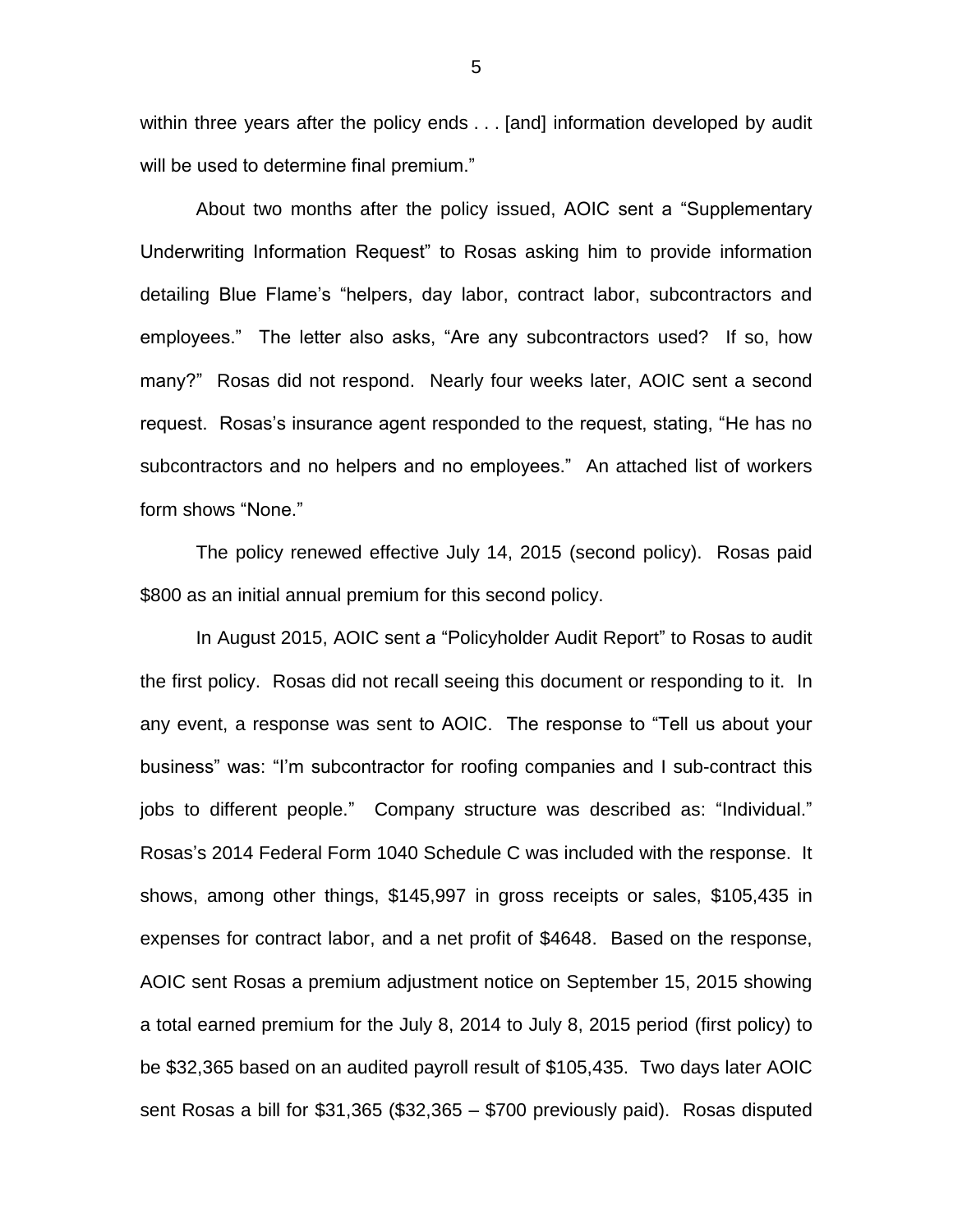the bill. After receiving that bill, Rosas cancelled the second policy on September 24, 2015.

In response, AOIC conducted a cancellation audit for the period July 8, 2015

to September 25, 2015 (second policy). This took place in Rosas's accountant's

office. The report from that audit states that Rosas was the "person providing

description of duties. The district court summarized the report:

The report states for a 'Description of Operations':

The Insured is a roofing contractor working on primarily residential roofing projects in the Des Moines metropolitan area. The Insured is contracted by general contractors to perform re-roofing projects for residential customers. The Insured hires contract labor to assist with the roofing work. No other duties performed by the Insured or their labor force.

The report also states that Rosas is the owner and that his duties are, 'oversight of company operations, job site supervision, roofing labor.'

The report states that a check register and general ledger were provided by Rosas. It does not state that any other records were requested or provided.

The report lists 11 individuals, other than Rosas, who were paid money by Rosas for 'roofing contract labor.' It lists Rosas as having been paid for 'company management, job supervision, roofing labor.' No other information was provided as to where or from who the list or these descriptions came from. In a separate area of the report, the same 11 individuals were listed. Here, under a section titled 'Notes (Double Click for Note Choices)', each of the 11 were described as 'Roofing contract labor, under the Insured's direction & control, works on the Insureds job sites, picked up for WC.' Here, Rosas was described as, 'Company management, oversight of roofing jobs, roofing labor.' Again, No other information was provided as to where or from who the list or these descriptions came from.

After this report, AOIC issued a "Premium Adjusted Notice" on November 18, 2015,

adjusting the premium for second policy to \$20,905. The adjusted premium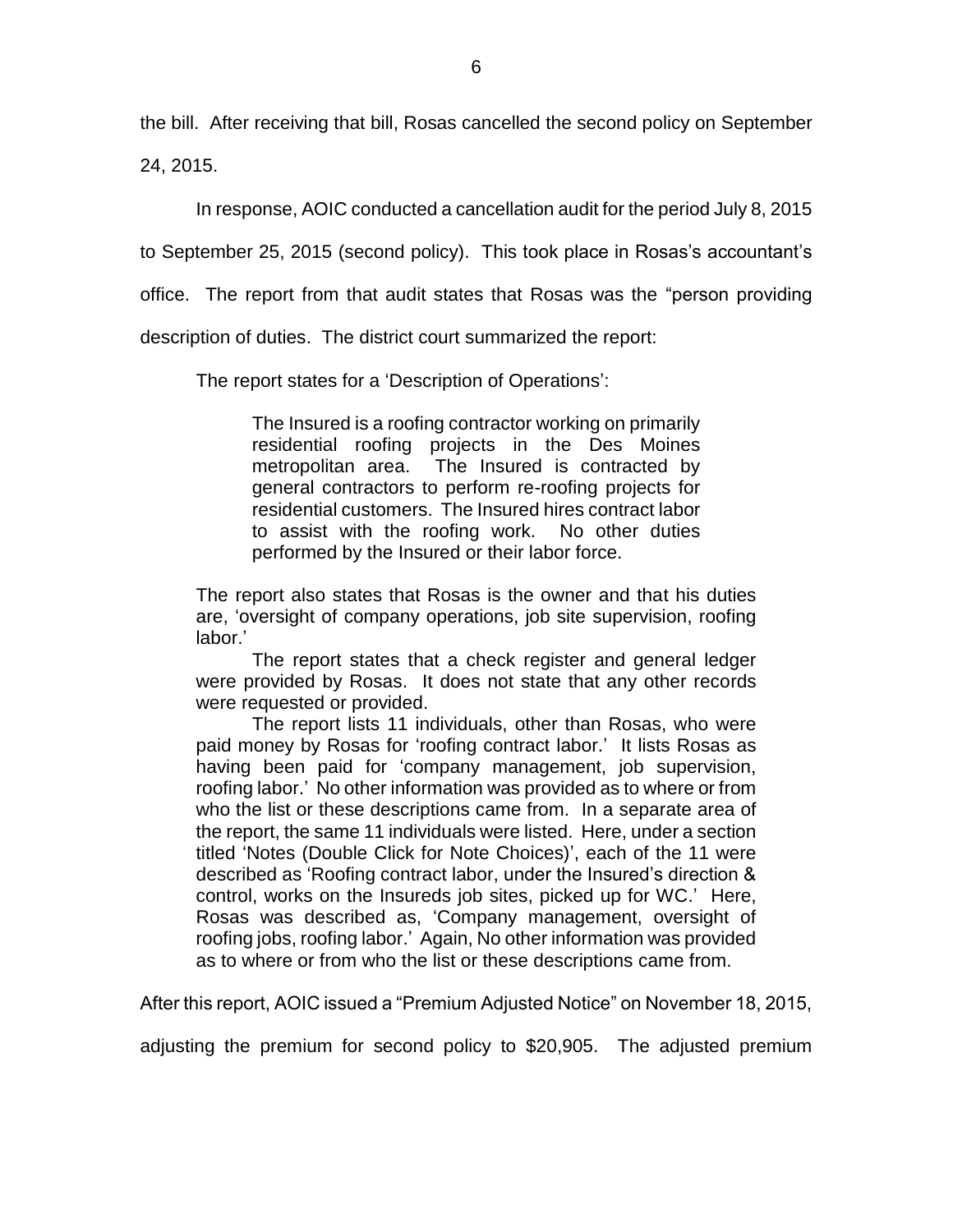included a \$6735 penalty for early cancellation of the policy. AOIC billed Rosas \$20,105 (\$20,905 – \$800 previously paid). Rosas did not pay.

AOIC sued Rosas for breach of contract seeking \$51,770 in unpaid premiums plus pre- and post-judgment interest. A default judgment was entered against Rosas, but later set aside upon agreement of the parties. Rosas counterclaimed asserting AOIC acted in bad faith. AOIC's motion for summary judgment was denied and the case was tried to the bench. The district court dismissed both AOIC's petition and Rosas's counterclaim. AOIC now appeals and Rosas crossappeals.

#### **II. Standard of Review.**

This case was tried to the court as a law action and our review is for the correction of errors at law. *Hendricks v. Great Plains Supply Co.*, 609 N.W.2d 486, 490 (Iowa 2000). The district court's findings of fact have the effect of a jury verdict and are binding on us if supported by substantial evidence. *Id*. Evidence is substantial when a reasonable mind would accept it as adequate to reach the same findings. *Id*. Evidence is not insubstantial just because it would have supported contrary inferences. *Id*.

#### **III. Analysis.**

#### **A. Motion For Summary Judgment.**

AOIC first argues the district court erred in denying its motion for summary judgment. Rulings denying summary judgment are interlocutory. *Estes v. Progressive Classic Ins*., 809 N.W.2d 111, 114 (Iowa 2012) ("An order overruling a motion for summary judgment issue of material fact is a nonreviewable order when the district court finds a genuine issue of material fact exists and the case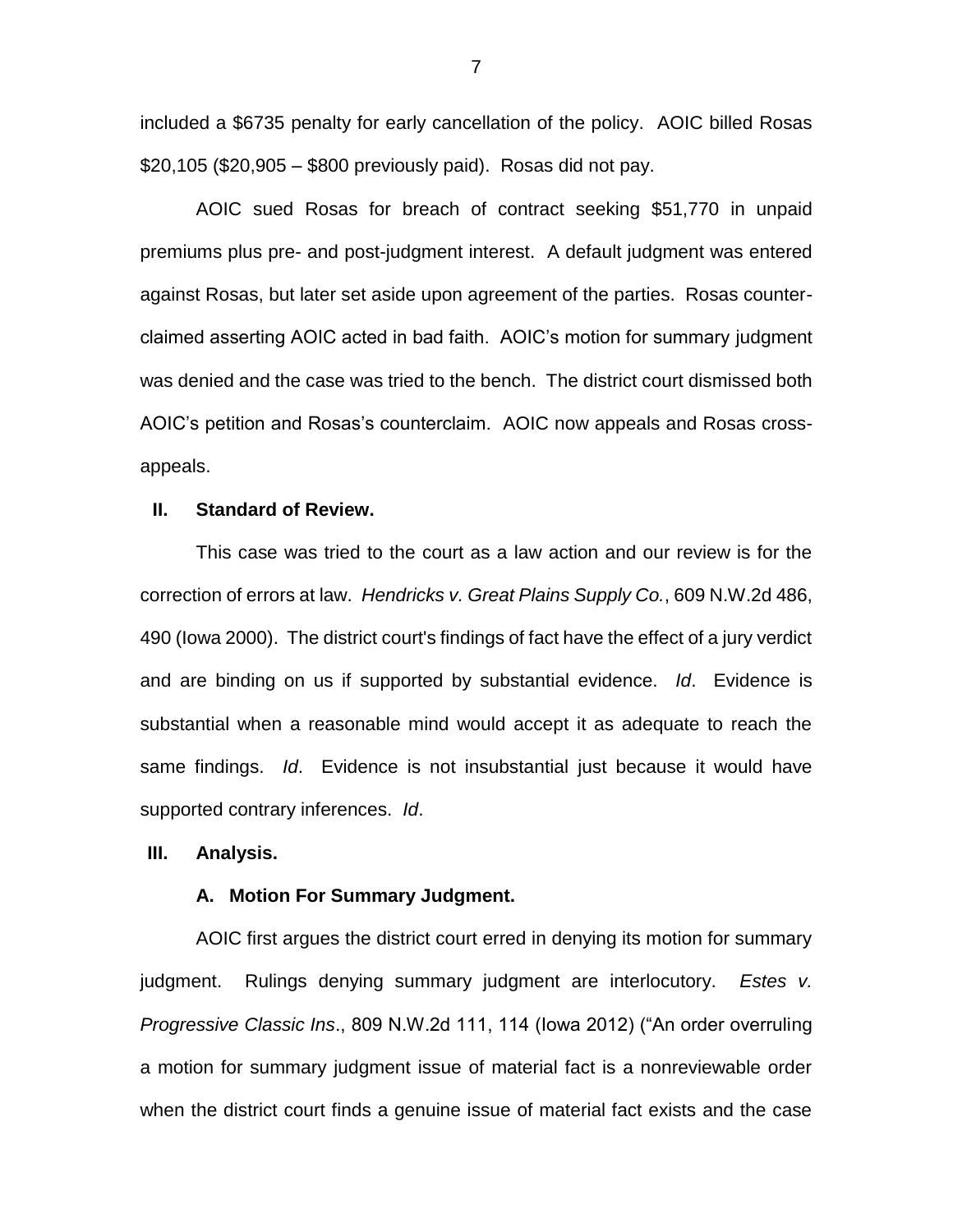proceeds to final trial."). "A district court's denial of a party's motion for summary judgment is no longer appealable or reviewable once the matter has proceeded to a trial on the merits." *Figley v. W.S. Indus.*, 801 N.W.2d 602, 607 (Iowa Ct. App. 2011). We decline to review the district court's denial of AOIC's motion for summary judgment. *Id*.

#### **B. Employees or Independent Contractors?**

AOIC contends that Rosas breached his contractual obligation to pay the final workers' compensation insurance premiums AOIC claimed were due and owing on the two policies it issued. AOIC has the burden to prove all of the following: (1) the existence of a contract, (2) the terms and conditions of the contract, (3) that the plaintiff has performed all the terms and conditions required under the contract, (4) that the defendant breached the contract in some particular way, and (5) that the plaintiff has suffered damages as a result of the defendant's breach. *Royal Indem. Co. v. Factory Mut. Ins. Co.*, 786 N.W.2d 839, 846 (Iowa 2010); see also *Holliday v. Rain and Hail L.L.C.*, 690 N.W.2d 59, 64 (Iowa 2004) ("The burden of proof on the plaintiffs was to prove a breach of contract by a preponderance of evidence.").

The district court found that there was an agreement between the parties and the only fighting issue was over the terms of the contract. The terms of the contract provides that AOIC will base its claim for the final premiums on the money paid or payable during the policy period for the services of: (1) all officer and employees engaged in work covered by this policy; and (2) all other persons engaged in work that could make us liable under policy. AOIC maintains Rosas used receipts from roofing jobs to pay employees, not independent contractors.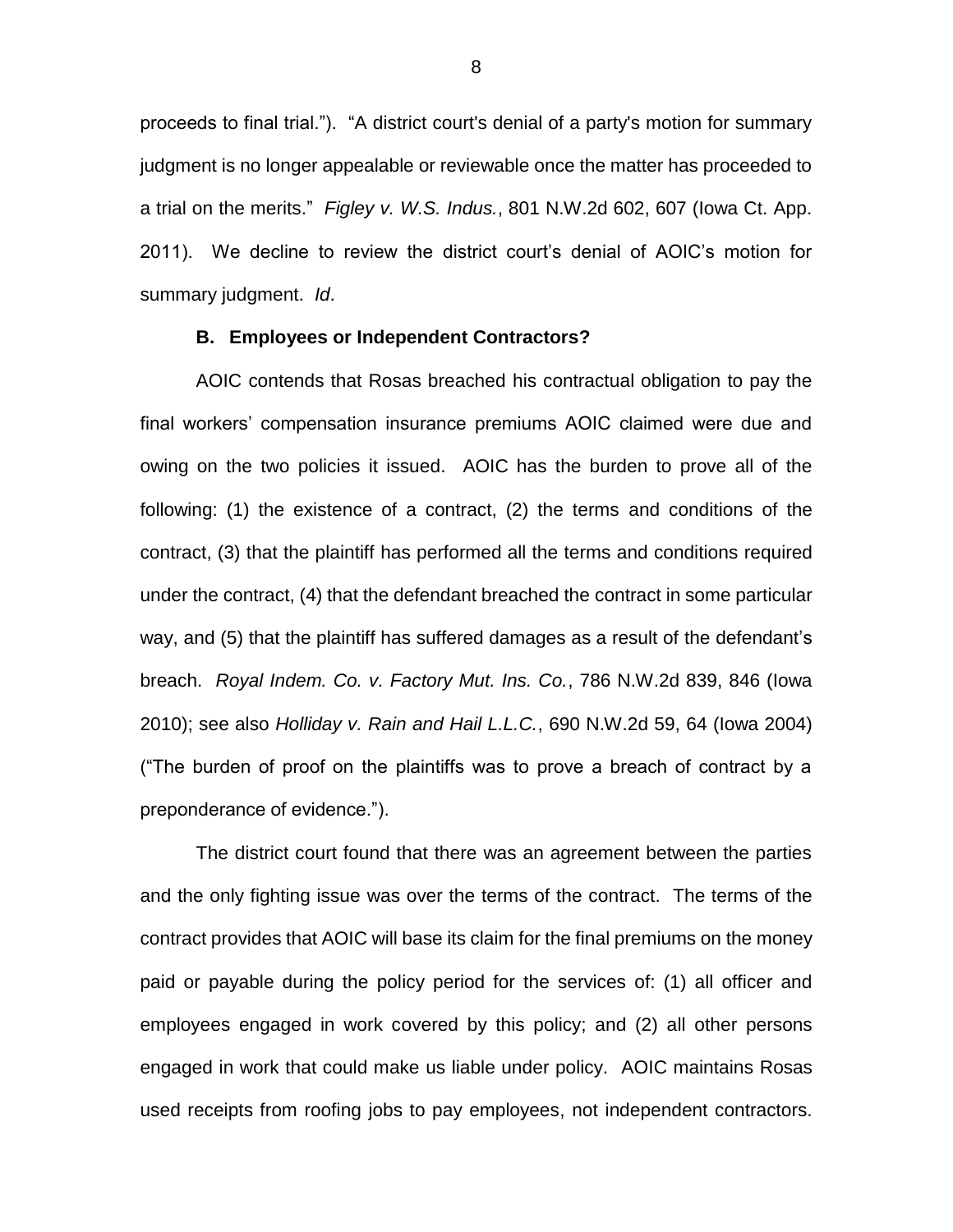Rosas denies employing his fellow roofers and instead asserts they were independent contractors.

Five factors are used to determine an employer-employee relationship:

(1) the right of selection, or to employ at will; (2) responsibility for payment of wages

by the employer; (3) the right to discharge or terminate the relationship; (4) the

right to control the work; and (5) the identity of the employer as the authority in

charge of the work or for whose benefit it is performed. *Nelson v. Cities Serv. Oil* 

*Co.*, 146 N.W.2d 261, 265 (Iowa 1966). AOIC presented no direct evidence to

show the existence of these factors. On the other hand, as the district court found,

Rosas presented evidence that:

• he and other self-employed roofers worked together on jobs, splitting the pay with no one of them being responsible for obtaining the work;

• he was the payee for the jobs because he had "papers' and the other roofers did not;

- he and the other roofers were paid by the job, not by the hour;
- he had no control over how the other roofers did their work;
- he and the other roofers used their own tools and equipment:
- he did not train the other roofers how to do their work;
- he and the other roofers were free to work with and for other people;

• he did not withhold any taxes from or provide any benefits to the other roofers.

The court determined "None of the reliable evidence showed Rosas was anybody's

employer." We agree.

And the district court concluded Rosas was one of a group of independent

contractors working for themselves. To determine whether the roofers were

independent contractors these eight factors are used:

(1) The existence of a contract for the performance by a person of a certain piece or kind of work at a fixed price; (2) independent nature of his business or of his distinct calling; (3) his employment of assistants with the right to supervise their activities; (4) his obligation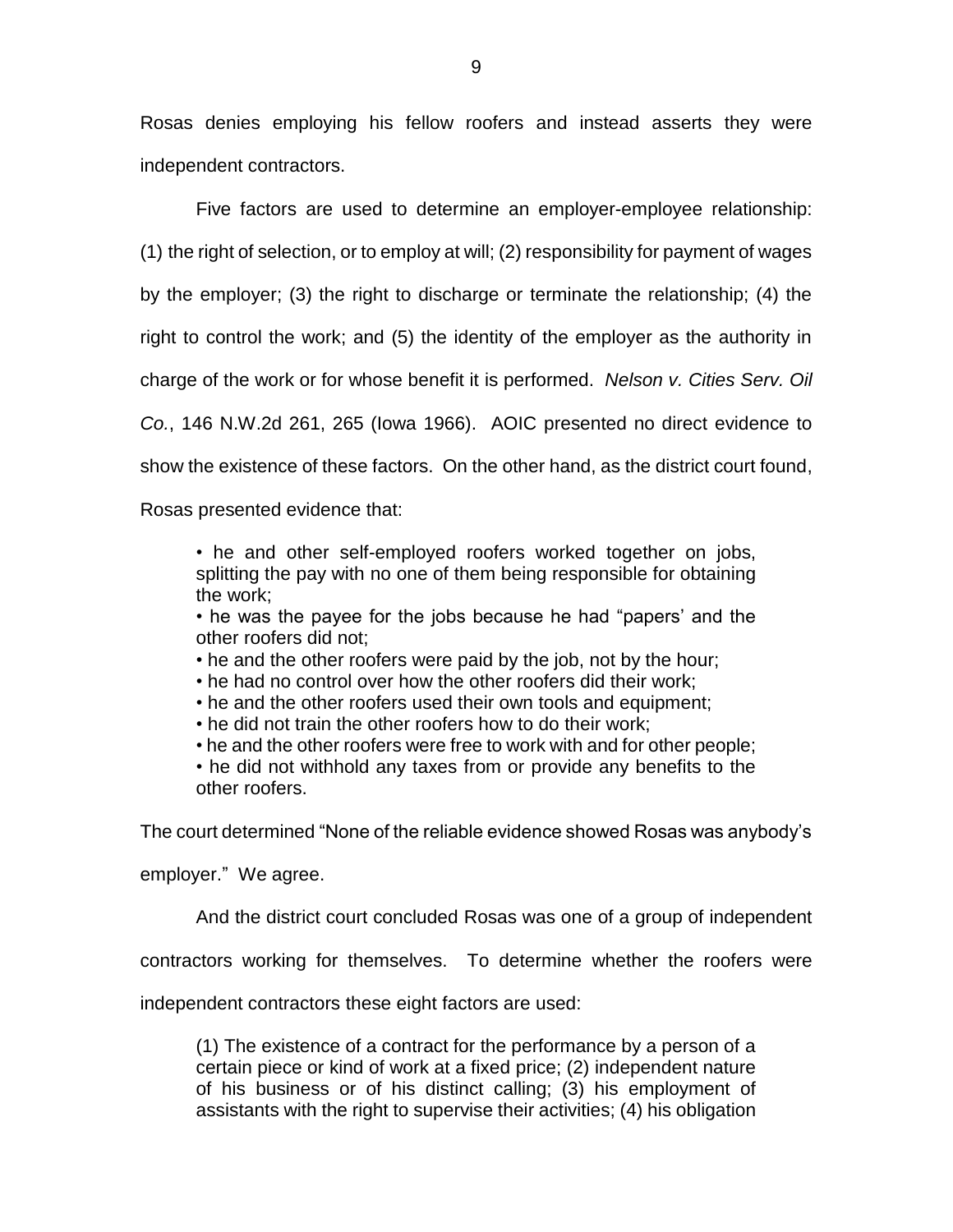to furnish necessary tools, supplies, and materials; (5) his right to control the progress of the work, except as to final results; (6) the time for which the workman is employed; (7) the method of payment, whether by time or by job; (8) whether the work is part of the regular business of the employer.

*Swain v. Monona Cty.*, 163 N.W.2d 918, 921 (Iowa 1969). In applying these factors, we find no evidence in the record showing a contract between Rosas and the other workers. The nature of the business required for the workers to show up and use their independent skills to engage as roofers. There is no evidence that Rosas was directing the workers on how to perform their roofing tasks or control their progress of the work, except as to the final result. The record is also devoid of evidence that Rosas was furnishing necessary tools, supplies, and materials. We also do not find any evidence of Rosas employing the workers as assistants with the right to supervise the workers activities. The evidence establishes the roofers were independent contractors.

In sum, AOIC failed to provide sufficient evidence for us to find an employeremployee relationship between Rosas and his fellow roofers. We agree with the district court that "AOIC did not show that Rosas paid remuneration to persons engaged in work that could make AOIC liable to pay workers compensation." Thus, AOIC failed to meet its burden to prove Rosas owed additional premium.

All other arguments raised by AOIC on appeal not specifically addressed in this opinion are rejected.

#### **C. Bad-Faith Claim.**

On cross- appeal, Rosas seeks damages from AOIC claiming AOIC acted in bad faith in suing. The elements of bad faith are (1) the insurer lacked a reasonable basis for their action and (2) it knew or had reason to know it lacked a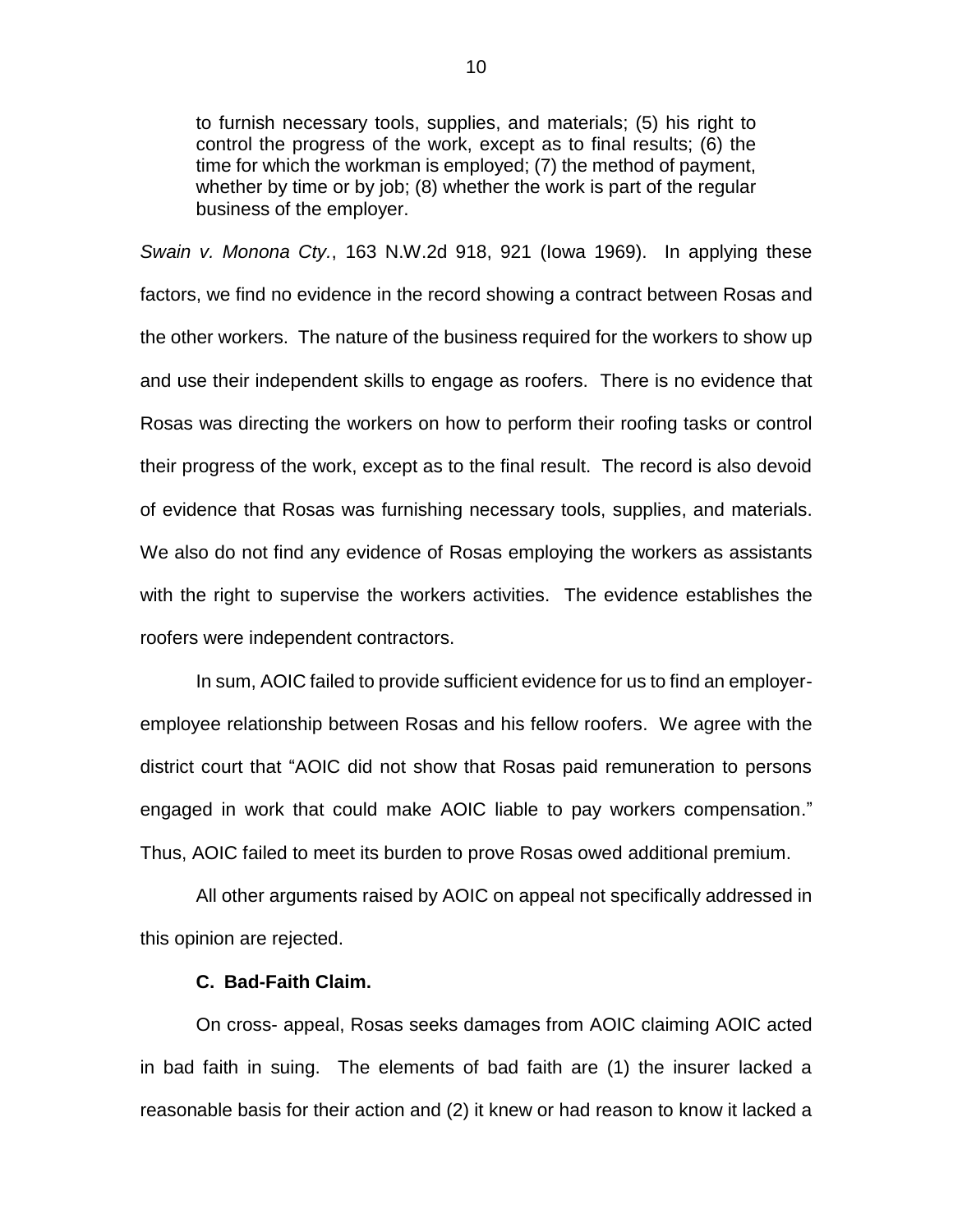reasonable basis. *See Dolan v. Aid Ins. Co.*, 431 N.W.2d 790, 794 (Iowa 1988). A reasonable basis exists if the claim is fairly debatable either on a matter of fact or law. *See Sampson v. Am. Standard Ins. Co.*, 582 N.W.2d 146, 149 (Iowa 1998). "A claim is 'fairly debatable' when it is open to dispute on any logical basis. Stated another way, if reasonable minds can differ on the coverage-determining facts or law, then the claim is fairly debatable. The fact that the insurer's position is ultimately found to lack merit is not sufficient by itself to establish the first element of a bad faith claim." *Bellville v. Farm Bureau Mut. Ins. Co.*, 702 N.W.2d 468, 473 (Iowa 2005) (internal citations omitted). The court does not weigh conflicting evidence that was before the insurer; the court is to decide whether evidence existed to justify the insurer's action. *See id*. at 474.

The district court found

the actions of both parties<sup>[3]</sup> can fairly be labeled as lazy. AOIC did not seek clarification regarding the information it received from Rosas and made assumptions it shouldn't have without seeking more information. Rosas, on the other hand, had it within his power to nip this dispute in the bud by being forthcoming with information on his and his fellow roofers' business practices from the beginning. His providing self-serving information through counsel in October, 2018, didn't place any additional responsibilities on AOIC, who had its own, conflicting, information through its audit reports. The crucible of trial, such as it was, revealed that Rosas' evidence proved more reliable than AOIC's in the eyes of the court. The evidence was fairly debatable. There is no basis for a bad faith claim.

 $\overline{a}$ <sup>3</sup> Not their respective attorneys.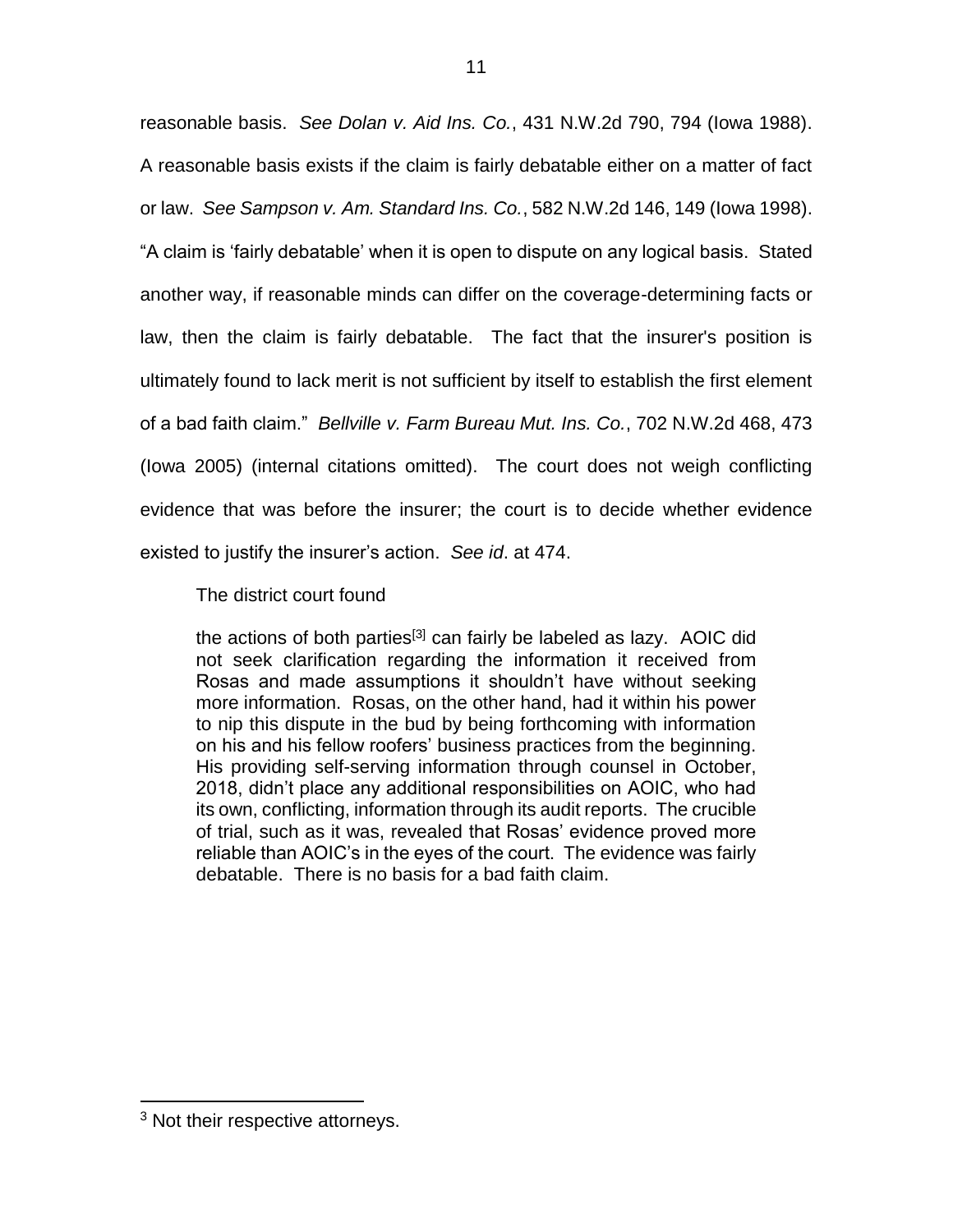We agree both parties could have done more. Even so, after a review of the evidence, we also conclude AOIC's claim for more premiums is fairly debatable. So we agree with the district court there is no basis for a bad-faith claim.

# **AFFIRMED ON APPEAL; AFFIRMED ON CROSS-APPEAL.**

Mullins, J., concurs; Greer, J., concurs specially.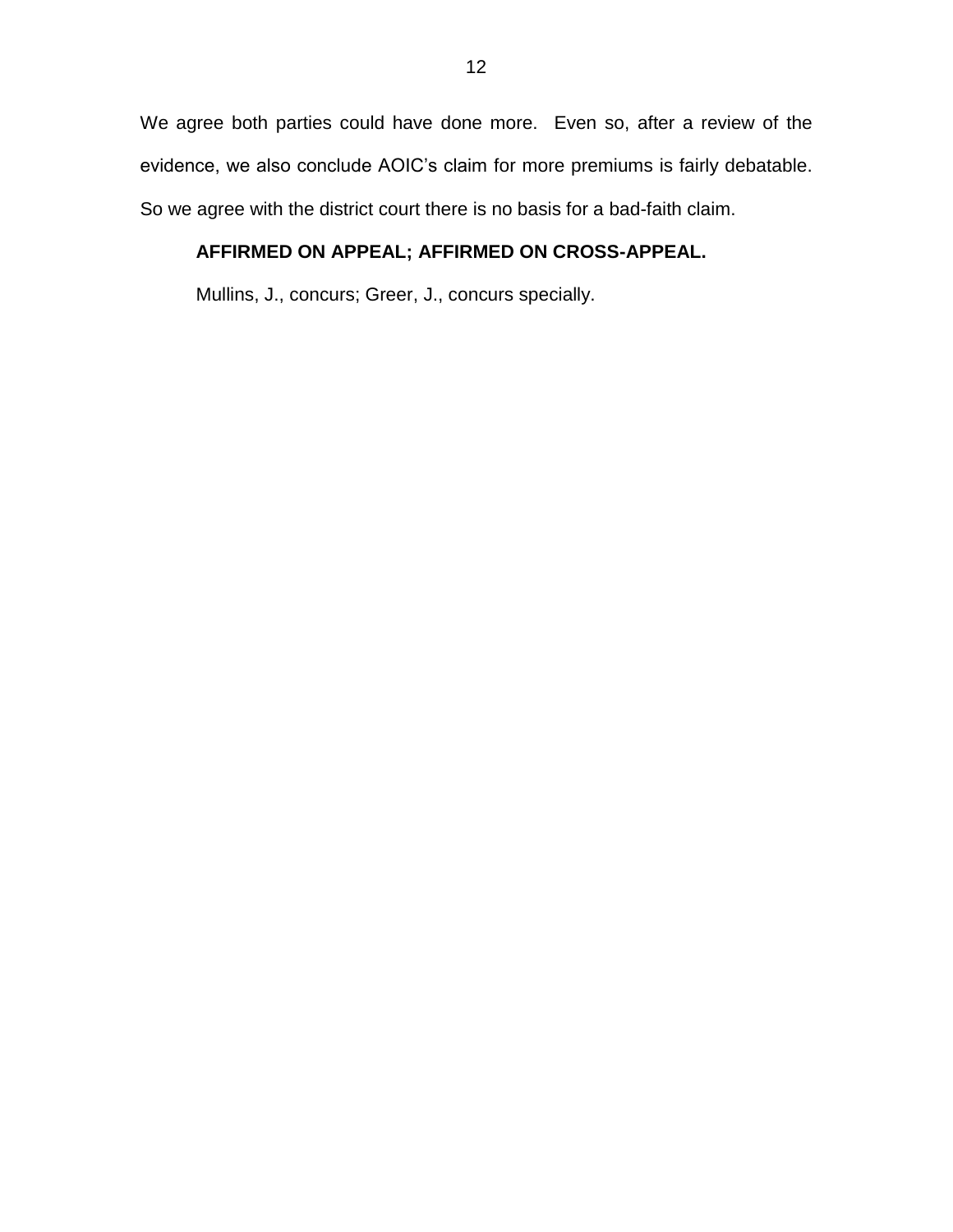**GREER, Judge** (specially concurring).

I concur with the majority's decision that Auto-Owners Insurance Co. (AOIC) did not act in bad faith because the issue related to the premium increases was fairly debatable and, under the contract of insurance, the insurer could pursue answers to questions affecting the workers' compensation coverage. *See Bellville v. Farm Bureau Mut. Ins. Co.*, 702 N.W.2d 468, 473 (Iowa 2005). But I specially concur to address AOIC's position that the issues raised in this appeal are of first impression in Iowa. Consistent through the summary judgment, at trial, and now on appeal, AOIC frames these issues as:

(1) May an insured submit evidence of independence of its workers after the audit period (policy period plus three (3) years) has closed and is the insurance carrier required, by contract or by law, to consider said evidence?

(2) Do the contracts or the law impose any burden of production or investigation on the insurance carrier during the audit process or does that burden rest solely with the insured?

"When the district court denies a party's motion for summary judgment and the party appeals the final verdict, we review the issues raised in the unsuccessful motion for summary judgment based on the record made during trial . . . to determine if the district court committed error." *Estes v. Progressive Classic Ins. Co.*, 809 N.W.2d 111, 114 (Iowa 2012).

I, like the majority, view the issues raised in the context of a contract claim. I begin with the insurance contract between AOIC and Rosas. "The construction of an insurance contract and the interpretation of its language are matters of law for the court." *Ill. Nat-'l Ins. Co. v. Farm Bureau Mut. Ins. Co.*, 578 N.W.2d 670, 671 (Iowa 1998). I think it is important to address these questions because as noted in the majority opinion, AOIC is mandated to provide coverage, is bound,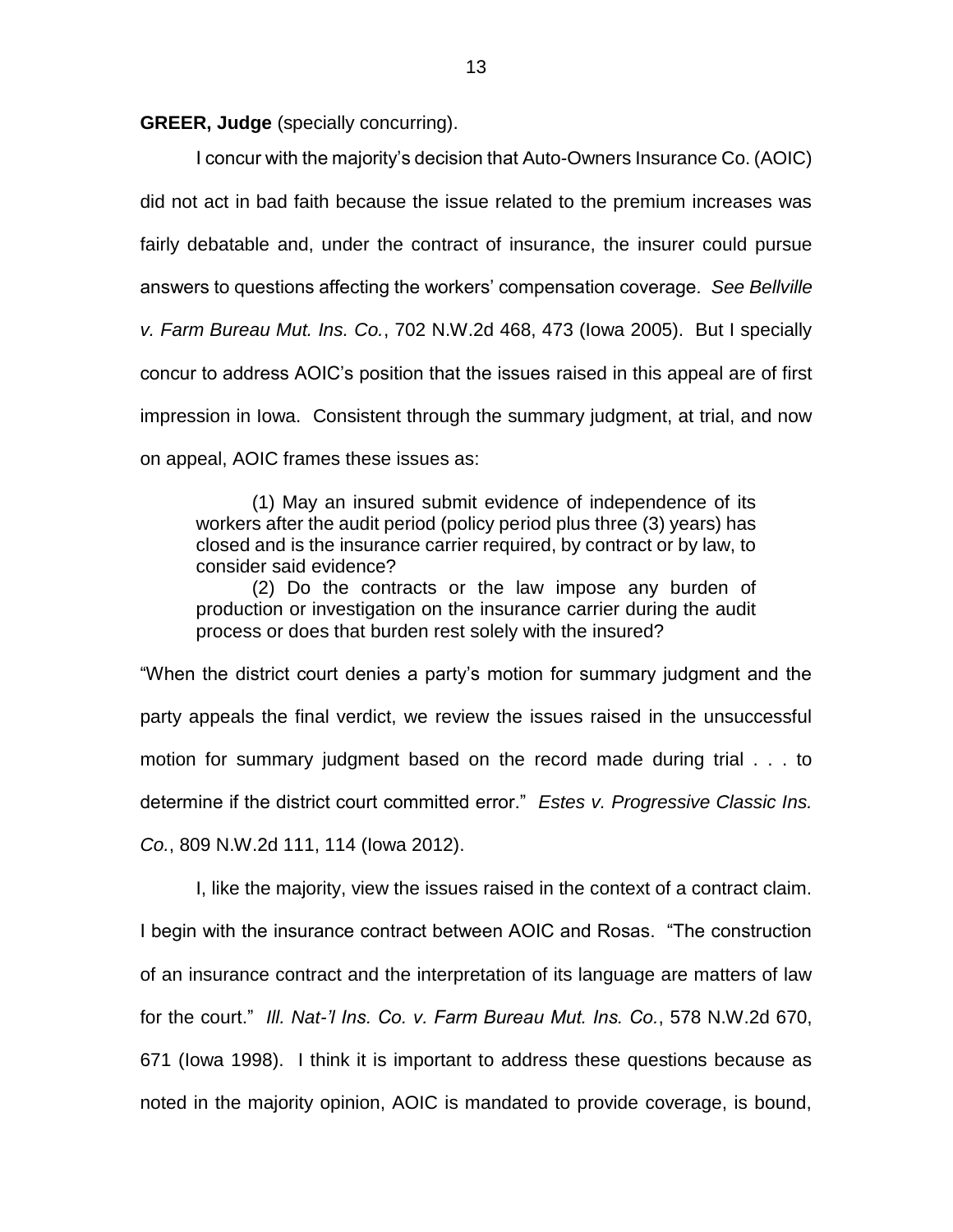and then the premium is calculated. Unlike traditional workers' compensation insurance where underwriting is involved first and a decision to reject or accept the risk can then be made, here the coverage is bound and the insurers serving the assigned risk market must agree to provide coverage among the various carriers involved. *See Travelers Indem. Co. v. Comm'r of Ins. of State*, 767 N.W.2d 646, 647 (Iowa 2009). So the AOIC assigned risk policy contains requirements to address the unknown risks the employer brings to the relationship.

Rosas noted on the application for coverage that his company was covering no employees, no helpers, and did not use any subcontractors. And he specifically asked to be excluded from coverage under the policy. That application caught the attention of underwriting since it meant the policy would only cover anyone that was working for him—doing jobs for him. As a part of the calculation of final premium, AOIC needed to identify for whom coverage was sought. At the trial, as the underwriter testified, the goal of workers' compensation insurance is to "provide work comp coverage for any claim that could occur during the policy term for the benefit of the insured and their employees, the workers." And from one vantage point in this record, one could view Rosas' claim "someone" told him to get workers' compensation insurance as a possible requirement by the general contractor who was arranging and contracting with the residential owners for the roofing jobs.<sup>4</sup> *See Lechuga v. O & J Enter., LLC*, No. 18-1455, 2019 WL 2524099, at \*4 (Iowa

 $\overline{a}$ 

<sup>4</sup> Rosas testified a different contractor arranged for the job, got paid for the job, paid Rosas to do the work, and provided all of the materials. Rosas then paid individuals, many of whom lived with him. Without more, one could speculate the contractor arranging the jobs had more knowledge about the Rosas operation and how Rosas managed the workers than AOIC.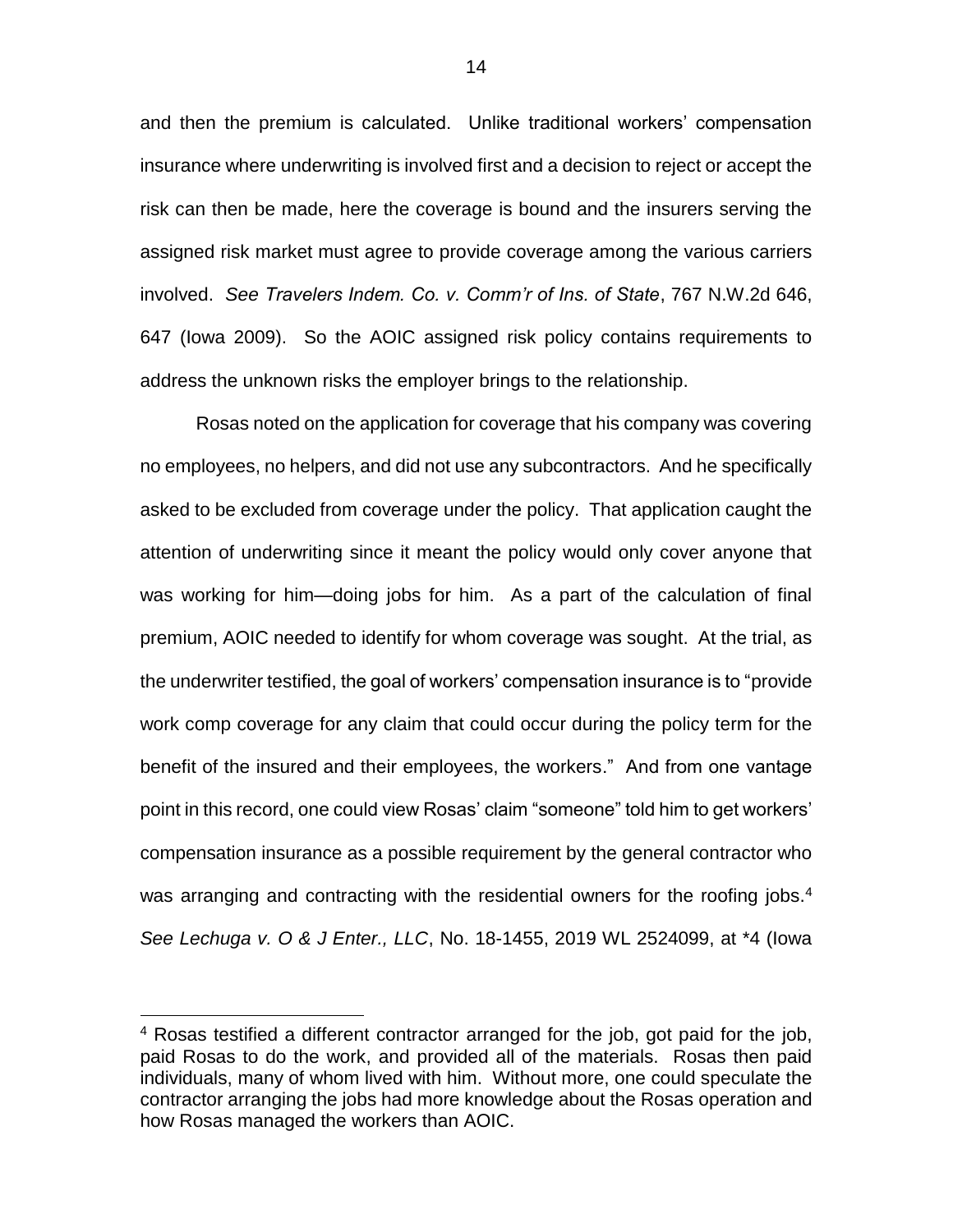Ct. App., June 19, 2019) (speculating that evidence could suggest employer created the fiction there was a subcontractor agreement to insulate himself and the company from liability).

Likewise, Rosas was less than forthcoming when describing his operation to AOIC and its auditors.<sup>5</sup> So I would answer the questions AOIC identifies as follows.

## *Do the contracts or the law impose any burden of production or investigation on the insurance carrier during the audit process or does that burden rest solely with the insured?*

I answer this second question first. Under this contract of insurance, I would find both parties have a duty during the audit process to fairly and fully investigate the risk and how that risk translates to a premium cost. First the purpose of Iowa Code chapter 515A (2014), regulating the assigned-risk policies, is to "promote the public welfare by regulating insurance rates to the end that they shall not be excessive, inadequate or unfairly discriminator." Iowa Code § 515A.1 (2014); *see Thomas v. Progressive Cas. Ins. Co.*, 749 N.W.2d 678, 682 (Iowa 2008) (noting that when a statute authorizes a contract of insurance, the statute forms a basic

 $\overline{a}$ 

<sup>5</sup> Under details provided by Rosas in the application, no one was covered under the policy, including Rosas. Next, when asked to detail "all helpers, day labor, contract labor, subcontractors and employees," Rosas offered a handwritten note signed by his "agent" saying "[h]e has no subcontractors and no helpers and no employees." But on the required worksheet that followed, the form noted "*I'm a sub-contractor for roofing companies and I sub-contract this job to different people*." (Emphasis added.) To dispute the increased premium, Rosas sent a note saying:

I Raul Rosas Ruiz did not take any taxes of any kind form the subcontractors. I hired 4 sub-contractors last year when I need help on different jobs, none of the people where full time these 4 subcontractors worked for many different contractors like me, as a result I always thought they were sub-contractors I did not know they need their own policy like I have.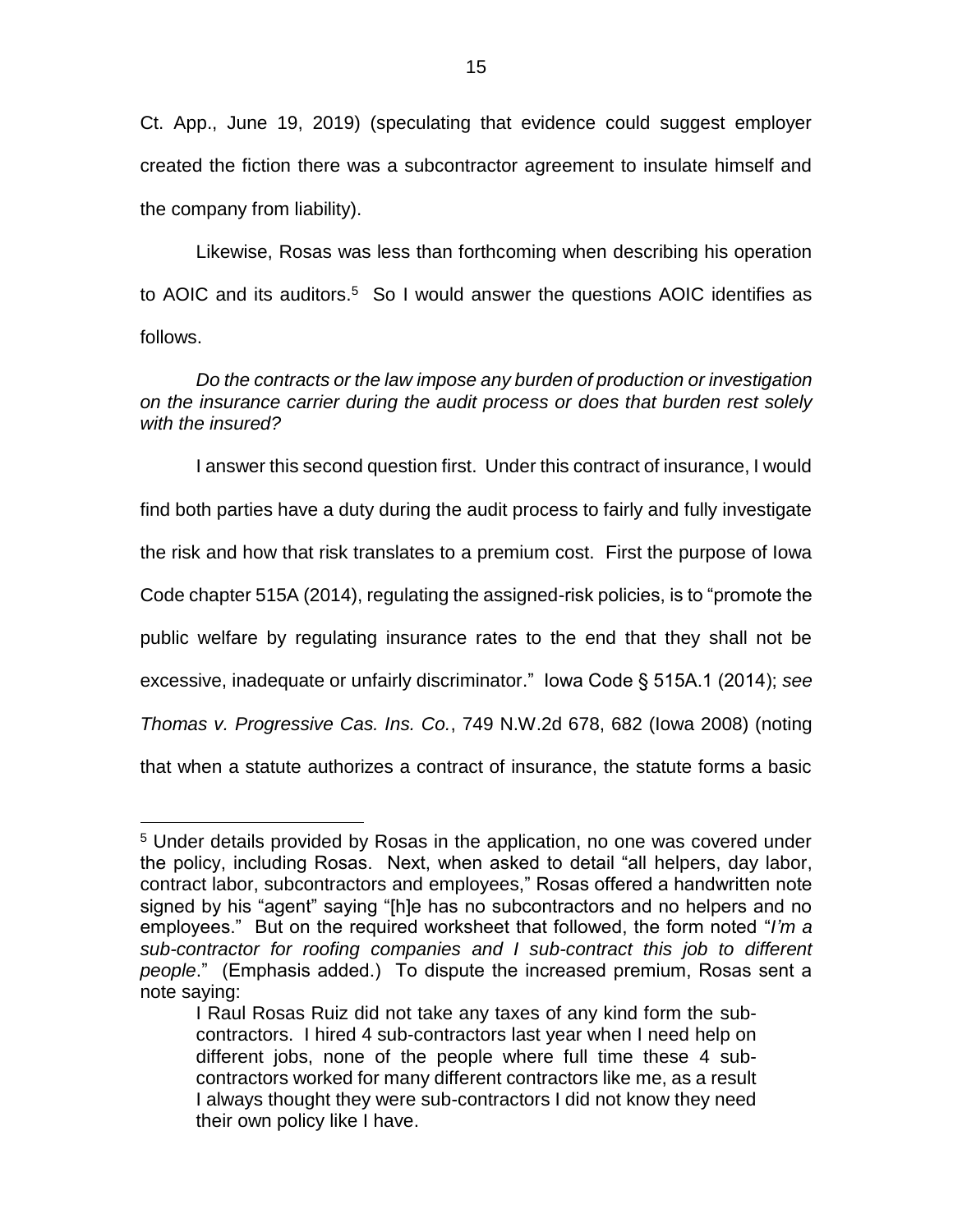part of the policy). Charging more than the premium necessary to cover risks related to a certain group of employees would defeat the stated statutory goal of avoiding excessive premiums. *See Travelers Indem. Co.*, 767 N.W.2d at 652 (finding question of excessive premium charged was resolved in insurer's favor where finding was unsupported that the insured had other insurance to cover workers' compensation claims for its interstate transportation services). Thus, the statute mandates that AOIC not overcharge its insured. Still, the terms of the policy also require Rosas to "keep records of information needed to compute premium" and "provide [AOIC] with copies of those records when we ask for them." I would find it is reasonable that an audit requirement presupposes that the exchange of information be mutual with AOIC requesting information and Rosas responding. I would find that AOIC completed its audit and met its duty under the contract of insurance and that Rosas did not. But the inquiry does not end there.

### *May an insured submit evidence of independence of its workers after the audit period (policy period plus three years) has closed and is the insurance carrier required, by contract or by law, to consider said evidence?*

Next, I examine the first question, which AOIC raised to resolve the premium dispute. Arguing the time for Rosas to prove no liability under the policy for the additional premiums was only during the three-year term of the audit, AOIC points to the policy language. Because after the three-year audit period ended, Rosas finally offered an affidavit addressing the independent contractor status of the roofing workers he paid, AOIC contends, as a matter of law and contract, it is too late to dispute the additional premiums. AOIC fashions a good point. Because the premium is calculated after the insurer is bound, is it not fair to provide all information to assess the risk? By ignoring the responsibilities of the insured under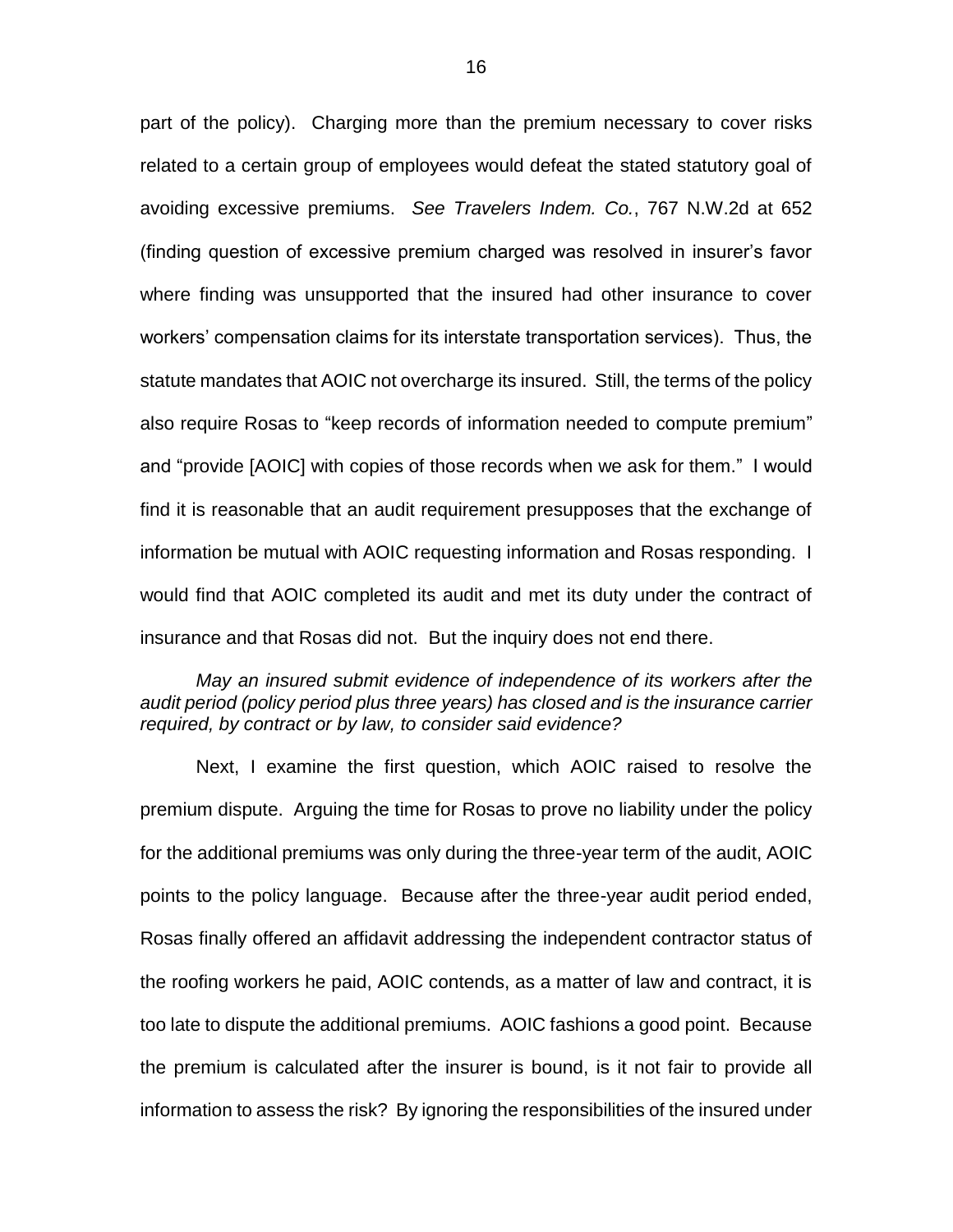the policy of insurance to comply with the audit, an insurer could discover liability under the policy only after the fact when a qualifying employee is injured. Through the letters sent by AOIC, Rosas was aware of the audit, the stakes, and that he alone possessed the information that would contest the higher premium established.

Still, I believe we must turn to the policy language. In the summary judgment ruling, the district court best summarized the process under the contract

to calculate the final premium.

 $\overline{a}$ 

Under the terms of the insurance contract, AOIC reserved the right to modify the premium paid by Rosas and to audit his business to determine the final proper premium value. Under the Remuneration provision of the contract, AOIC determines the premium in the following way: . . . .

The insurance contract provided the final premium "will be determined after this policy ends by using the actual, not estimated, premium basis and the proper classifications and rates that lawfully apply to the business and work covered by this policy." Similarly, the contract contained an audit provision, which permitted AOIC to "conduct audits during regular business hours *during the policy period and within three years after the policy ends . . . [and] information developed by audit will be used to determine final premium*."[6]

 $6$  The actual contract language under the heading "Audit" is:

The policy also required Rosas to "keep records of information needed to compute premium. You will provide us with copies of those records when we ask for them."

You will let us examine and audit all your records that relate to this policy. These records include ledgers, journals, registers, vouchers, contracts, tax reports, payroll and disbursement records, and programs for storing and retrieving data. We may conduct the audits during regular business hours during the policy period and within three years after the policy period ends. Information developed by audit will be used to determine final premium. Insurance rate service organizations have the same rights we have under this provision.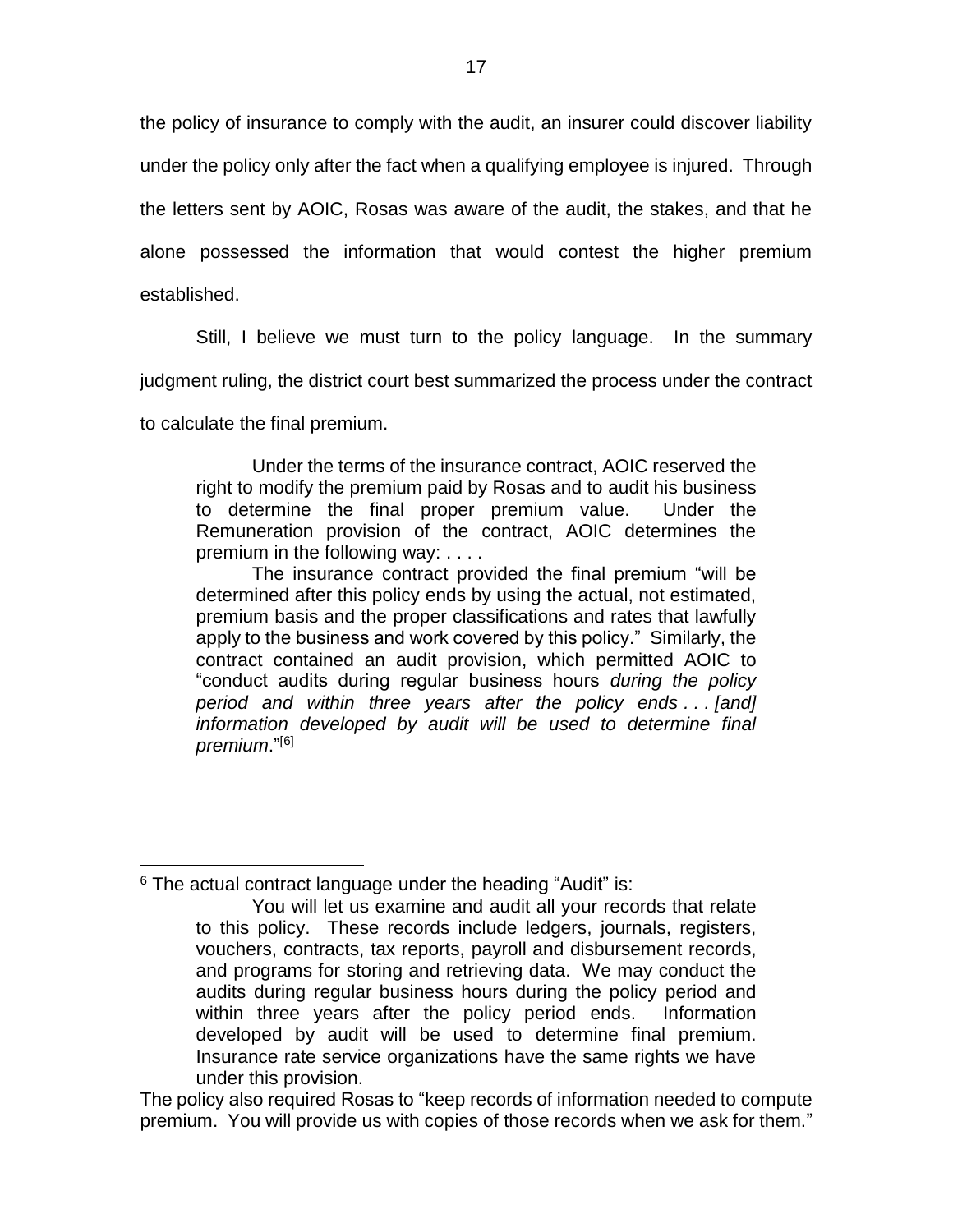(Alteration in original) (emphasis added). Thus, AOIC correctly reads this policy language as the means to resolve the final premium dispute, but we must read the policy in its entirety, rather than reading provisions in isolation. *See Thomas*, 749 N.W.2d at 681. In doing so, I would find another provision of the policy goes to the heart of this dispute. The final premium is only fair if it covers risks that are real. And under the policy, AOIC is at risk if, as AOIC notes in its brief, "the insured's operation could make AOIC liable for workers' compensation benefits under the policies it issued to [Rosas]." The summary judgment court so noted, stating, "The Court can determine that, as a matter of law, at the time of the audits and up through October 10, 2018, [7] AOIC had information that *suggested* it 'could' be made liable for those workers." (Emphasis added.) AOIC asserts this language seals the deal and the additional premiums are due. That language used by the summary judgment court tracks a provision in the premium section of the policy:

C. Remuneration

 $\overline{a}$ 

Premium for each work classification is determined by multiplying a rate times a premium basis. Remuneration is the most common premium basis. This premium basis includes payroll and all other remuneration paid or payable during the policy period for the services of:

1. All your officers and employees engaged in work covered by his policy; and

2. *All other persons engaged in work that could make us liable under Part One (Workers Compensation Insurance) of this policy*. If you do not have payroll records for these persons, the contract price for their services and materials may be used as the premium basis. This paragraph 2 will not apply if you give us proof that the employers of these persons lawfully secured their workers compensation obligations.

 $7$  This was the date of the affidavit of Rosas addressing the elements of the independent contractor status of the roofers. The affidavit also included Form 1099's to establish the roofers were paid by Rosas as independent contractors.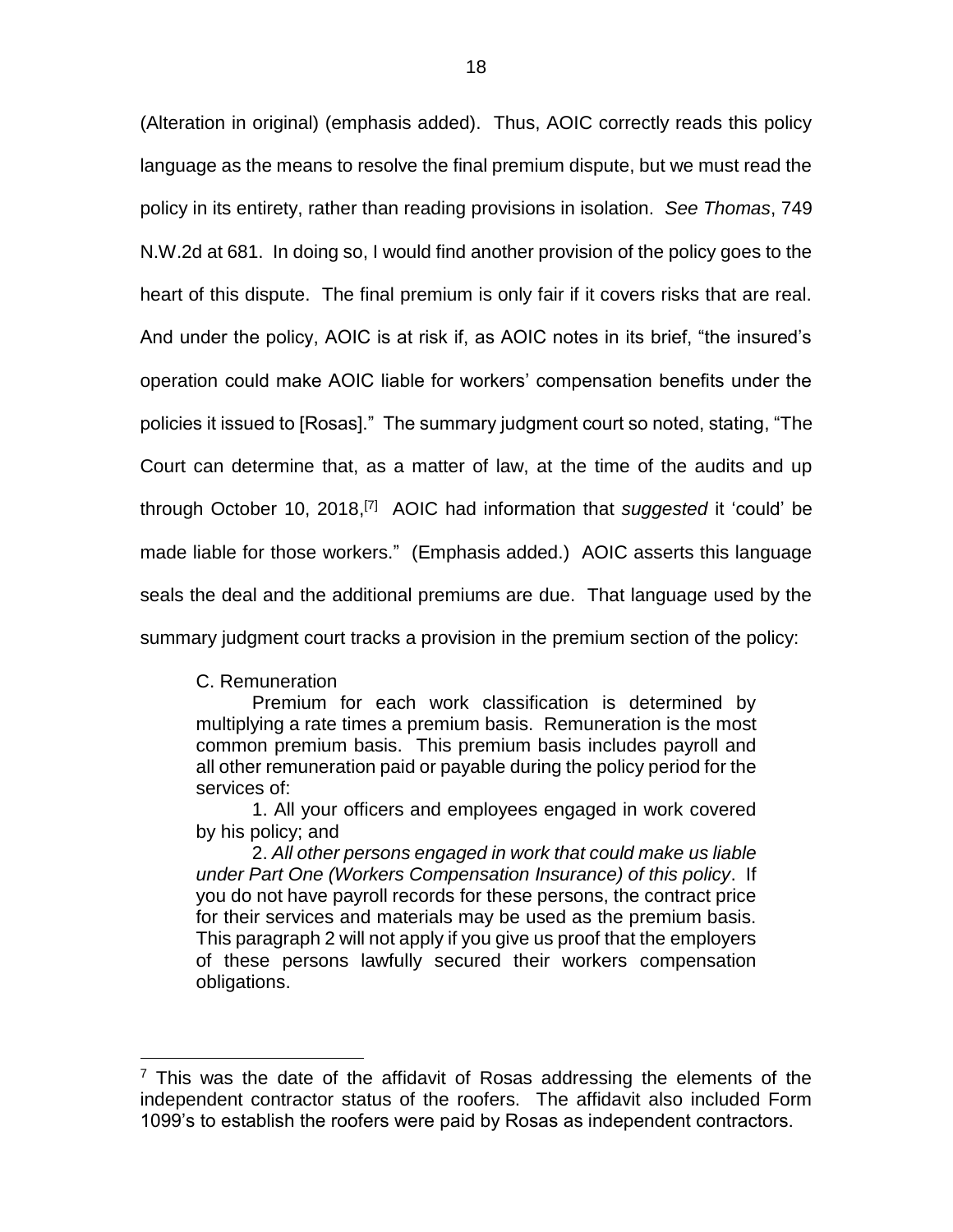(Emphasis added.) So returning to question one: is Rosas allowed to contest and offer additional information about the independence of the other roofers after the audit period ends? I believe the policy language does not prohibit Rosas from contesting the application of "the proper classifications and rates that lawfully apply to the business and work covered by this policy" as a matter of contract law. After all, as the majority correctly points out, Rosas cannot be liable for workers' compensation coverage for any independent roofing contractors. Generally, "an employer of an independent contractor is not vicariously liable for injuries arising out of the contractor's negligence." *Downs v. A & H Constr., Ltd.*, 481 N.W.2d 520, 523–24 (Iowa 1992). If the final premium is calculated using an improper classification, rate, or employment status, the question of "could make us liable" must be answered. AOIC submits that question was answered in its favor, arguing a worker is an "employee" unless proven otherwise. *See Daggett v. Nebraska-E. Exp., Inc.*, 107 N.W.2d 102, 105 (Iowa 1961). AOIC asserts the limited information provided did not rebut this presumption. AOIC concedes Rosas answered the relevant questions in the test for determining independence of the workers. *See Swain v. Monona Cty.,* 163 N.W.2d 918, 921 (Iowa 1969). Yet, AOIC failed to rebut any of the Rosas' answers with evidence to the contrary, instead relying upon the argument the proof was inconclusive.

Finally, even in the cases cited by AOIC for guidance on the issues of first impression, decisions addressed and answered the underlying qualifying question of the appropriateness of applying the requested premium. *See Gridiron Mgmt. Grp. LLC v. Travelers Indem. Co.*, 839 N.W.2d 324, 328–29 (Neb. 2013) (affirming the agency decision to apply the modifier used to calculate the premium due from